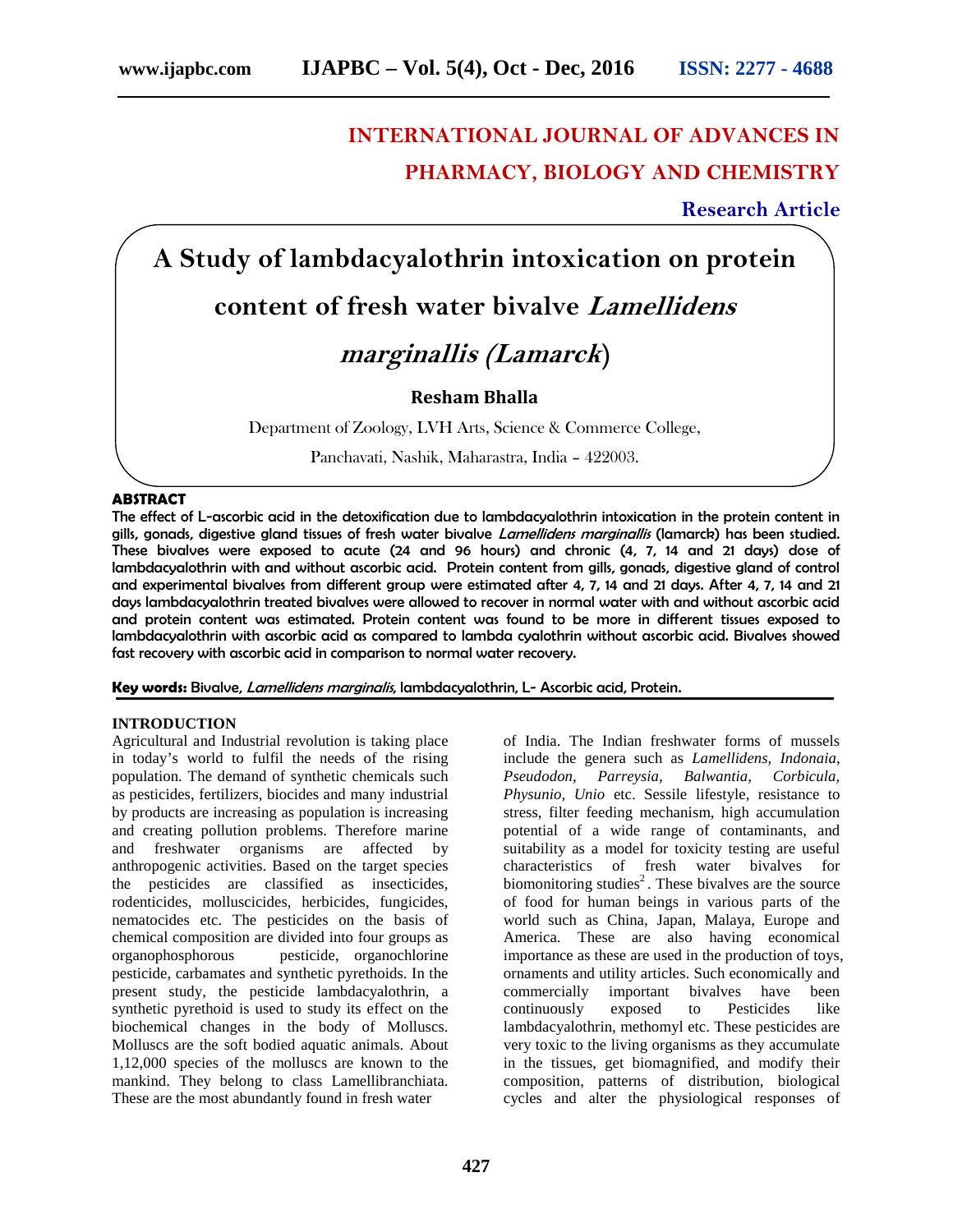individual species. Pesticides also have significant impact on unicellular organisms like planktons being consumed by aquatic invertebrates like bivalves and fishes, the residues of pesticides and in the food chain. The toxic effect of pesticides on physiological and biochemical aspects of gastropod molluscs have been studied time to time but adequate attention is not provided to pesticide effect on economically important species of freshwater bivalves such as *Lamellidens*. Waykar and Pulate observed the physiological disturbances arising in animals after exposure to pesticides exhibits trends towards normalization and this rate of recovery from pesticide induced damage is faster on exposure to L-ascorbic acid indicating the preventive and curative property of the L-ascorbic acid against the pesticide induced damage. Thus similar results have been observed in the present study also. Thus it is evident that vitamin C not only confirm protection against pesticide toxicity but can also perform therapeutic role against pesticide toxicity in molluscs.

**MATERIALS AND METHOD Experimental Design: Set- I**

1. Group 'A' was maintained as control.

2. Group 'B' animals were exposed to subacute treatment (LC 50/2 values of 96 hrs) of lambda cyalothrin (0.75 PPM) upto 96 hrs

3. Group 'C' animals were exposed to subacute treatment of lambda-cyalothrin (0.75 PPM) along with 50 mg / litre L ascorbic acid upto 96 hours.

4. Group 'D' animals were exposed to subacute treatment of lambda-cyalothrin (0.75 PPM) along with 100 mg/ litre L ascorbic acid upto 96 hours.

#### **Experimental design for recovery: Set- II**

1. Group 'B' animals exposed to lambda-cyalothrin for 96 hours from set divided into three groups for recovery study

2. Group 'E' animals pre-exposed to lambda cyalothrin were allowed to cure self normally in untreated fresh water up to 21 days.

3. Group 'F' animals pre-exposed to lambda cyalothrin, were allowed to cure in 50 mg /litre ascorbic acid in fresh water up to 21days.

4. Group 'G' animals pre-exposed to lambda cyalothrin were allowed to cure in 100 mg/litre ascorbic acid in fresh water up to 21days.

During experimentation animals were fed on fresh water algae. After every 7th,14th and 21st days interval, animals from set-I and set-II were, dissected and tissues such as gills, gonads and digestive gland were dried at 80ºC in an oven till constant weights were obtained. The total protein levels in dried powders of gills, gonads and digestive gland of control and experimental animals were estimated by

the method of Lowry et.al., 1951.The amount of total protein content was expressed in terms of mg of protein/100mg of dry weight of tissue. Each observation was confirmed by taking at least three replicates<sup>1</sup>.

#### **RESULTS AND DISCUSSION**

The present work was designed to find out the effect of pesticide lambdacyalothrin on protein content from gill, gonad and digestive gland of the freshwater bivalve *Lamellidens marginallis*. The protein content of gill, gonad and digestive gland of the freshwater bivalve *Lamellidens marginallis* were found to be decreased after exposure to lambdacyalothrin. The results have been shown in the Table 1. Proteins play a significant role in cellular metabolism, because as a constituent of cell membrane proteins regulate the process of interaction between intra and extra cellular media. As enzymes, proteins participate in the intricately balanced subcellular functions. Protein metabolism, which involves interaction concerning proteins, amino acids and many enzymes and coenzymes have been extensively studied in many animal systems<sup>3</sup>. Ramanarao and Ramamurthi studied the protein contents in the tissues of *Pila globosa* after exposing it to sumithion. Mule studied the alterations in protein content after exposure to monocrotophos, cypermethrin and some heavy metals. In the present study the higher depletion of protein in the digestive gland might be due to high metabolic potency and efficiency of the gland when compared to other tissues like gills and gonads tissue of the bivalve. A marked fall in the protein level in all tissues indicates a rapid initiation of breakdown of protein. To meet energy demands during toxic stress, mobilization of protein might have taken place $<sup>6</sup>$ . It is</sup> possible that in tissues exposed to pesticide a high demand of energy for maintenance of osmotic balance which have resulted in decreased level protein was observed in Lamellidens marginalis<sup>9</sup>. The same observation was observed in total protein content of all tissue of fresh water bivalve, Parreysia cylindrica after cypermethrin exposure $^{21}$ . The acute and chronic exposure to tetracycline and chloramphenicol, L.corrianus showed decrease in protein levels, in proportion with the period of  $exposure<sup>11</sup>$ . The decrease in average total protein content of tissue after treatment suggests enhancement of proteolysis to meet the high energy demands under heavy metal or other stress. The percent decrease in protein after acute and chronic exposure of pesticides might be due to over exertion or activity of muscle under pesticide stress. The increased protease activity in fresh water bivalve, Parreysia cylindrica after pesticide treatment<sup>18</sup>.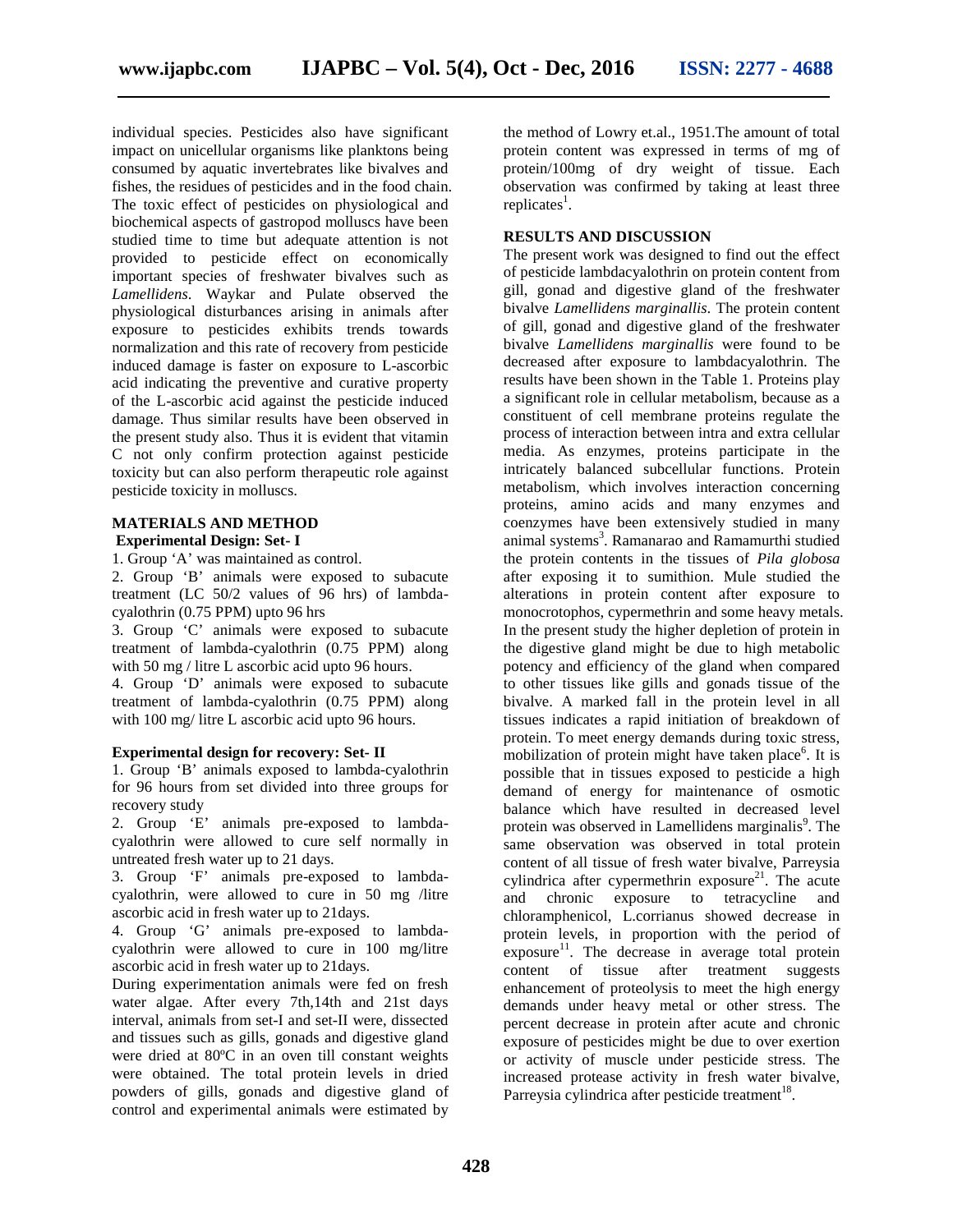|                                                                |                                        |               |                  |                             | without and with Ascorbic acid during recovery (Value represent percentage in dry weight) |                  |                             |                             |
|----------------------------------------------------------------|----------------------------------------|---------------|------------------|-----------------------------|-------------------------------------------------------------------------------------------|------------------|-----------------------------|-----------------------------|
| <b>Treatment</b>                                               |                                        | <b>Tissue</b> | <b>24 hrs</b>    | <b>96 hrs</b>               | <b>Recovery</b>                                                                           |                  |                             |                             |
|                                                                |                                        |               |                  |                             | 4 days                                                                                    | 7 days           | 14 days                     | 21 days                     |
| <b>Control</b>                                                 |                                        | Gill          | $59.59 \pm 0.61$ | $59.29 \pm 0.97$            |                                                                                           |                  |                             |                             |
|                                                                |                                        | Gonad         | $52.69 \pm 1.02$ | $51.85 \pm 0.96$            |                                                                                           |                  |                             |                             |
|                                                                |                                        | D.gland       | $54.53 \pm 0.89$ | $53.89 \pm 0.45$            |                                                                                           |                  |                             |                             |
| Lambda cyalothrin                                              |                                        | Gill          | $50.37 \pm 1.07$ | $34.85 \pm 0.85$            |                                                                                           |                  |                             |                             |
|                                                                |                                        |               | $-15.45$         | $-41.22$                    |                                                                                           |                  |                             |                             |
|                                                                |                                        | Gonad         | $45.45 \pm 0.67$ | $32.94 \pm 0.54$            |                                                                                           |                  |                             |                             |
|                                                                |                                        |               | $-13.74$         | $-36.46$                    |                                                                                           |                  |                             |                             |
|                                                                |                                        | D.gland       | $43.72 \pm 0.75$ | $29.49 \pm 0.82$            |                                                                                           |                  |                             |                             |
|                                                                |                                        |               | $-19.83$         | $-45.27$                    |                                                                                           |                  |                             |                             |
| Lambda cyalothrin<br>50 mg/L A.A.                              |                                        | Gill          | $53.64 \pm 0.93$ | $41.42 \pm 0.64$            |                                                                                           |                  |                             |                             |
|                                                                |                                        |               | $-9.98$          | $-30.14$                    |                                                                                           |                  |                             |                             |
|                                                                |                                        | Gonad         | $48.94 \pm 0.97$ | $37.12 \pm 0.67$            |                                                                                           |                  |                             |                             |
|                                                                |                                        |               | $-7.11$          | $-28.40$                    |                                                                                           |                  |                             |                             |
|                                                                |                                        | D.gland       | $46.90 \pm 0.72$ | $\overline{36.91} \pm 0.42$ |                                                                                           |                  |                             |                             |
|                                                                |                                        |               | $-14.00$         | $-32.09$                    |                                                                                           |                  |                             |                             |
| Lambda cvalothrin<br>100 mg/L A.A.                             |                                        | Gill          | $55.89 \pm 0.89$ | $43.34 \pm 0.81$            |                                                                                           |                  |                             |                             |
|                                                                |                                        |               | $-6.19$          | $-23.90$                    |                                                                                           |                  |                             |                             |
|                                                                |                                        | Gonad         | $50.08 \pm 0.62$ | $39.04 \pm 1.01$            |                                                                                           |                  |                             |                             |
|                                                                |                                        |               | $-4.95$          | $-24.70$                    |                                                                                           |                  |                             |                             |
|                                                                |                                        | D.gland       | $48.68 \pm 0.78$ | $38.64 \pm 0.42$            |                                                                                           |                  |                             |                             |
|                                                                |                                        |               | $-10.73$         | $-28.30$                    |                                                                                           |                  |                             |                             |
| After 96<br>hrs<br>exposure<br>to Acute<br>Lambda<br>cvalothri | <b>Normal</b><br>water                 | Gill          |                  |                             | $36.51 \pm 0.84$                                                                          | $39.39 \pm 0.86$ | $43.24 \pm 0.72$            | $49.96 \pm 0.05$            |
|                                                                |                                        |               |                  |                             | $+25.02$                                                                                  | $+13.02$         | $+24.06$                    | $+43.36$                    |
|                                                                |                                        | Gonad         |                  |                             | $35.74 \pm 0.86$                                                                          | $37.37 \pm 0.04$ | $39.84 \pm 0.10$            | $46.04 \pm 1.09$            |
|                                                                |                                        |               |                  |                             | $+23.74$                                                                                  | $+13.44$         | $+20.93$                    | $+39.74$                    |
|                                                                |                                        | D.gland       |                  |                             | $33.67 \pm 0.85$                                                                          | $36.42 \pm 0.02$ | $38.76 \pm 0.12$            | $45.16 \pm 0.20$            |
|                                                                |                                        |               |                  |                             | $+15.09$                                                                                  | $+23.48$         | $+31.42$                    | $+53.11$                    |
| $\mathbf n$                                                    | <b>Normal</b>                          | Gill          |                  |                             | $39.95 \pm 0.93$                                                                          | $46.62 \pm 0.13$ | $50.80 \pm 0.03$            | $59.19 \pm 1.05$            |
|                                                                | water                                  |               |                  |                             | $+33.02$                                                                                  | $+33.77$         | $+45.77$                    | $+69.84$                    |
|                                                                | $\pm 50$ mg/                           | Gonad         |                  |                             | $40.38 \pm 0.78$                                                                          | $42.79 \pm 1.02$ | $48.43 \pm 0.88$            | $51.20 \pm 1.03$            |
|                                                                | L AA                                   |               |                  |                             | $+45.05$                                                                                  | $+36.57$         | $+47.00$                    | $+55.40$                    |
|                                                                |                                        | D.gland       |                  |                             | $43.59 \pm 0.58$                                                                          | $47.79 \pm 1.71$ | $\overline{51.08} \pm 2.00$ | $53.77 \pm 0.98$            |
|                                                                |                                        |               |                  |                             | $+53.42$                                                                                  | $+62.04$         | $+73.20$                    | $+82.31$                    |
|                                                                | <b>Normal</b><br>water<br>$\pm 100$ mg | Gill          |                  |                             | $48.69 \pm 0.62$                                                                          | $54.76 \pm 1.00$ | $59.18 \pm 2.00$            | $\overline{57.58 \pm 1.00}$ |
|                                                                |                                        |               |                  |                             | $+48.62$                                                                                  | $+57.13$         | $+69.66$                    | $+65.22$                    |
|                                                                |                                        | Gonad         |                  |                             | $\frac{45.39 \pm 0.86}{2}$                                                                | 48.34 $\pm 0.94$ | $51.67 \pm 1.02$            | $52.74 \pm 2.0$             |
|                                                                | /LAA                                   |               |                  |                             | $+39.85$                                                                                  | $+46.71$         | $+56.84$                    | $+60.09$                    |
|                                                                |                                        | D.gland       |                  |                             | $49.46 \pm 1.05$                                                                          | $51.34 \pm 1.04$ | $52.95 \pm 0.99$            | $54.97 \pm 0.87$            |
|                                                                |                                        |               |                  |                             | $+68.56$                                                                                  | $+74.06$         | $+79.51$                    | $+86.38$                    |

**Table No. 1 Protein content in selected tissues of** *Lamellidans margianlis* **after acute exposure to Lambda cyalothrin**

1. Values expressed as mg/100 mg dry wt. of tissue.

2. (+) or (-) indicate percent variation over control.

3. ± indicate Standard deviation of three observations.

4. Values are significant at \*=P<0.05;\*\*=P<0.01;\*\*\*=P<0.001; NS= Not Significant.

The proteolytic activity seems to be high due to increased transaminase activity<sup>16</sup> by which amino acids can be catalysed in the TCA cycle as keto acids<sup>4</sup>. A marked fall in the protein level in all tissues indicates a rapid initiation of breakdown of protein. The significant decrease in total protein content in foot, hepatopancreas and gills of the fresh water mussel, Lamellidens corrianus on exposure to organochlorine insecticide, hildan<sup>5</sup>. Pandit SV and Mundhe AY also observed the same results. Decrease in protein content was possibly due to stress conditions caused by toxicity of indoxacarb on protein metaboloism or due to enhanced proteolytic activity as a consequence of increased metabolic

demands following exposure to the toxic stress of indoxacarb<sup>13</sup>. The same trend of reduction in protein content was observed which suggests an increase in the proteolytic activity and possible utilization of its products for metabolic purpose<sup>10,15,17,24.</sup> Fall in the protein level during exposure may be attributed to increased catabolism and decreased anabolism of protein due to toxic stress of monocrotophos $^{13}$ . In the present study, there was a significant decrease in the protein content in various tissues of experimental freshwater bivalves as compared to control fresh water bivalves. The protein content was more in pesticides with ascorbic acid exposed bivalves as compared to those exposed only to pesticide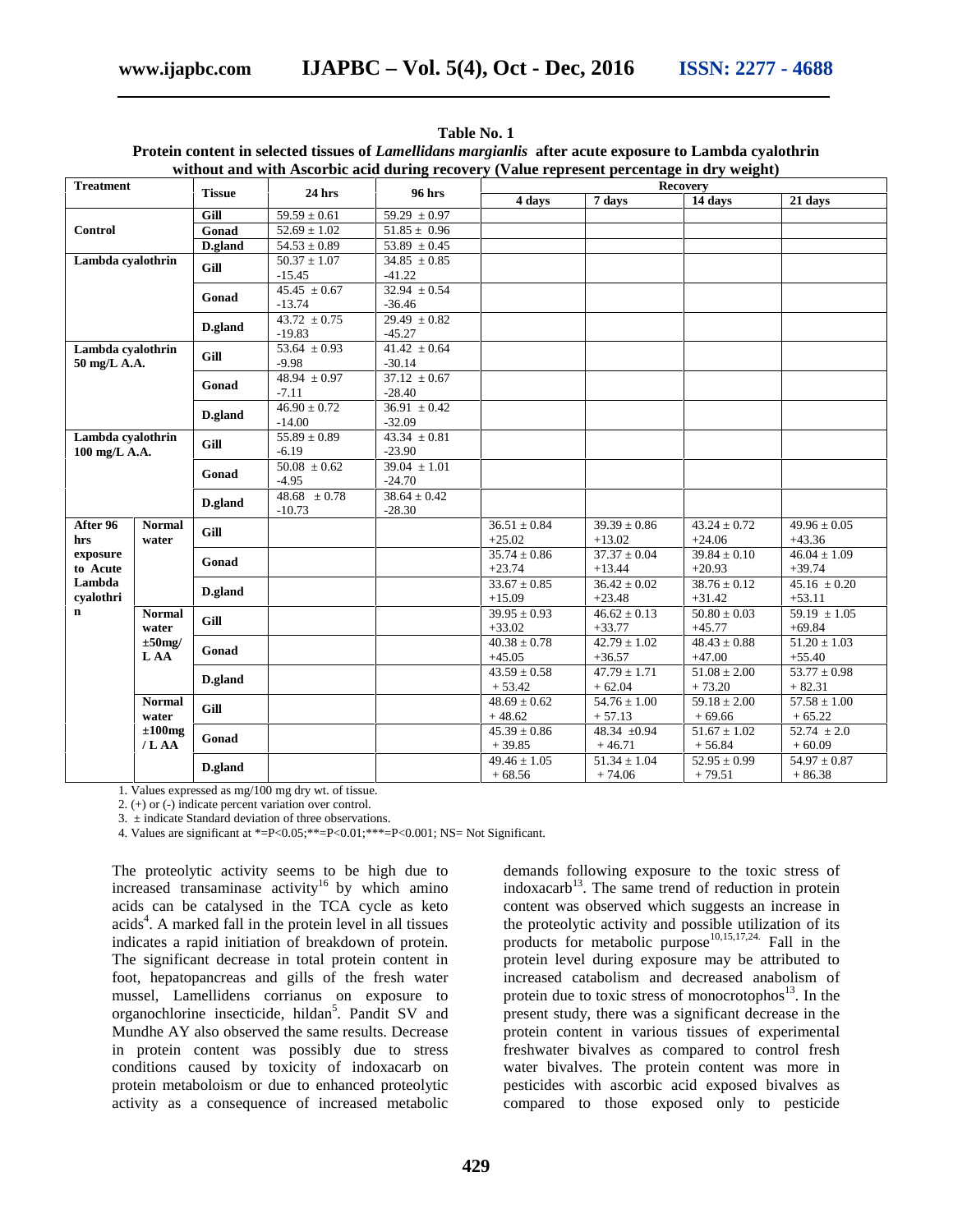lambdacyalothrin. The bivalves showed fast recovery of tissue protein in presence of ascorbic acid than those allowed to cure naturally as shown in table 1.

### **CONCLUSION**

It may be concluded that the physiological disturbances arising in animals after exposure to pesticides exhibit trends towards normalization and this rate of recovery from pesticide induced damage is faster on exposure to L-ascorbic acid indicating the antioxidant property of ascorbic acid in curing the damage caused to bivalve due to exposure to pesticide. Thus the results obtained in the present study indicate severe disturbances in the protein metabolism of the bivalve, Lamellidens marginallis exposed to lamdacyalothrin and fast recovery in the presence of ascorbic acid.

### **ACKNOWLEDGEMENT**

The author is grateful to "University Grant Commission for the financial assistance and to the Principal, LVH Arts, Science and Commerce College, Panchavati, Nasik for encouragement and providing necessary library and laboratory facilities.

#### **REFERENCES**

- 1. Bailey NTJ. Statistical methods in Biology. 1965 ELBS English University Press, London.
- 2. Bernal Hernandez YY, Medina Diaz IM, Robledo Marenco M L,Velazquez Fernandez JB, Giron Perez M I, Ortega Cervantes L, Maldonado Vazquez, WA, Rojas Garcia AE. Acetylcholinesterase and metallothionein in oysters *(Crassostrea corteziensis)* from a subtropical Mexican Pacific estuary. Ecotoxicology. 2010 19 (4): 819-25.
- 3. Harper HA, Rodwell VW, Mayes PA. Review of physiological chemistry. Large Medical Publication. California. **1978** 19<sup>th</sup> edn.
- 4. Kabeer Ahmed I, Ramanarao KV, Swami KS. Effect of malathion on enzyme activity in foot, mantle and hepatopancreas of snail, *Pila globosa*. Indian J. Exp. Biol. 1978; 16 (2): 238-260.
- 5. Kulkarni AN, Kamble SM, Keshavan R. Studies on impact of hildan on biochemical constituents in the freshwater mussel, *Lamellidens corrianus*. J. Aqua. Biol., 2005; 20 (1): 101-104.
- 6. Lomte VS, Alam S. Changes in the biochemical components of the prosobranch, *Bellamia (viviparous) bengalensis* on exposure to malathion. Proc. Symp. Physiol. Resp. Ani. Pollutants. 1982 Marathwada University, Aurangabad, India.
- 7. Lowry OM, Rosenbrought NJ, Farr AL, Randall RF. Protein estimation with folin phenol reagent. J. Biol. Chem., 1951; 19 (3): 265-275.
- 8. Mule MB. Some physiological studies of *Melanoides tuberculatus* in relation to pollution stress. Ph. D Thesis, Marathwada University, Aurangabad, India. 1991.
- 9. Muley DV, Mane UH. Sublethal effect of Mercury chloride on the tissue composition of a bivalve, mollusk, *Lamellidens marginalis*. Bio. Bull. of India. 1987; 9 (1): 31-40.
- 10. Mundhe AY, Pandit SV. Assessment of toxicity of Monocrotophos in freshwater bivalve *Lamellidens marginallis,* using different markers. Toxicol Int. 2014 21 (1): 51-56.
- 11. Nagpure MP, Zambare SP. A study on the impact of tetracycline and chloramphenicol on protein content in different tissues of the freshwater bivalve, *Lamellidens corrianus* (Lea), J. Comp. Toxicol. Physiol. 2005; Vol. 2 (I & II):81-85.
- 12. Pandit SV, Mundhe AY. Monocrotophos induced behavioral stress, biochemical and histological alterations in *Lamellidens marginalis* (lamarck) The Bioscan. 2013 8(3): 1053-1056, (Supplement on Toxicology).
- 13. Patil AG. Protein changes in different tissues of freshwater bivalve *Parreysia cylindrica* after exposed to indoxacarb . Recent Research in Science and Technology. 2011; 3(3): 140- 142.
- 14. Ramanarao MV, Ramamurthi R. Studies on the metabolism of the apple snail, *Pila globosa* (swainson) in relation to pesticide impact. Ind. J. Her; 1978; 11: 10.
- 15. Shandilya MV, Lomte VS, Patel SI. Biochemical studies on fresh water bivalves *Parreysia favidens* exposed to the distillery effluent. Bionanofrontier. 2010; 3(2): 201-204.
- 16. Subbarao P. Toxic effects of certain insecticides and their stress on biochemical parameters of haemolymph of cockroach, *Periplanata americana.* Ph.D. thesis K.V. *Warangal.* 1983.
- 17. Vijayavel K. Interactive effect of monocrotophos and ammonium chloride on the freshwater fish *Oreochromis mossambicus* with reference to lactate/pyruvate ratio Pesticide Biochemistry and Physiology. 2006; 86: 157-161.
- 18. Waykar Bhalchandra. Effect of pesticides on some physiological activities of fresh water bivalve *Parreysia cylindrica.* Ph.D Thesis. Dr.